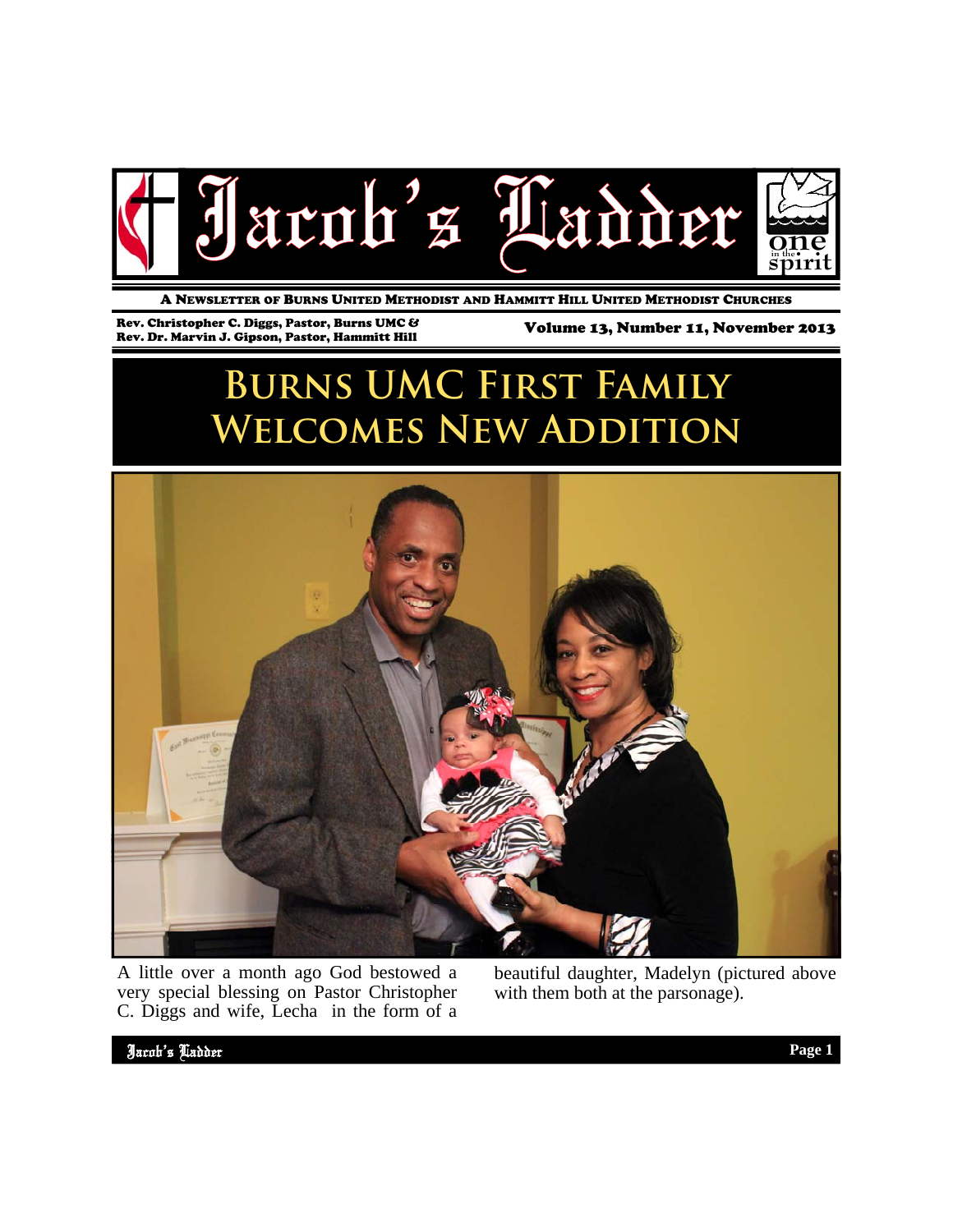# **This Year Is Almost Gone**

### by Rev. Christopher C. Diggs

Wow!!! Can you believe it, the year is almost gone? We have only a few more weeks left in this year and prayerfully, we will embark on the hope, promises, as well as challenges of 2014. However, as we reflect on the past ten months: I would like to pose a question to all our readers. Have you accomplished those goals you set at the beginning of the year, if not, why? What has hindered you from reaching the full potential God has given you? Have you worked hard at attaining those goals and aspirations you set on New Year's Day? Burns, I would like to challenge you to only reflect, but not look back. Looking back will only impede the progress we can make for the rest of the year.

We need to start now working to finish this year strong and going forward in the New Year with the vigor, determination and faith to accomplish whatever challenges we might encounter.

The time is right for us to stop talking about ministry and start doing ministry. Now is the time for us to establish or re-establish our commitment to Jesus Christ and move

towards sacrificing our time, gifts, finances, etc. Our GED program is a shining example of what we can do to help those in the community who are in need of a hand, but not a HAND OUT. Further, our children's ministry is another way we can allow the Light of Christ to shine on those who are in need of the love and compassion that should come directly from The Church. Also, within the next few weeks we are embarking on a New Ministry at Burns. "Soup for seniors" should be starting very soon. Twice a month we plan on a fellowship meal with our Senior Citizens.

Our weekly attendance has been very consistent; we have had several people to join our church and some to re-commit their lives to Christ. Finances continue to improve; week after week God blesses us to have visitors who come from all over the United States. God is doing a great work at Burns and we can only anticipate with a sense of excitement and exhilaration what God is going to do for the next few weeks and in 2014.



### **Relationships** by Clarence H. Franklin

Our Pastor, Rev. Christopher C. Diggs, has talked much about relationships since his arrival, our relationship with our Heavenly Father, our relationship with our church, our relationship with our community, and our relationship with each other. But what exactly does relationship mean here? What are we talking about?

also love one another. By this all shall know<br>that you are My disciples, if you have love First and foremost, relationship is about love. Jesus said in JOHN 13: 34-35 "I give you a new commandment, that you love one another. As I have loved you, you should also love one another. By this all shall know toward one another." It is not enough to be a "Christian" as we learned in Bible study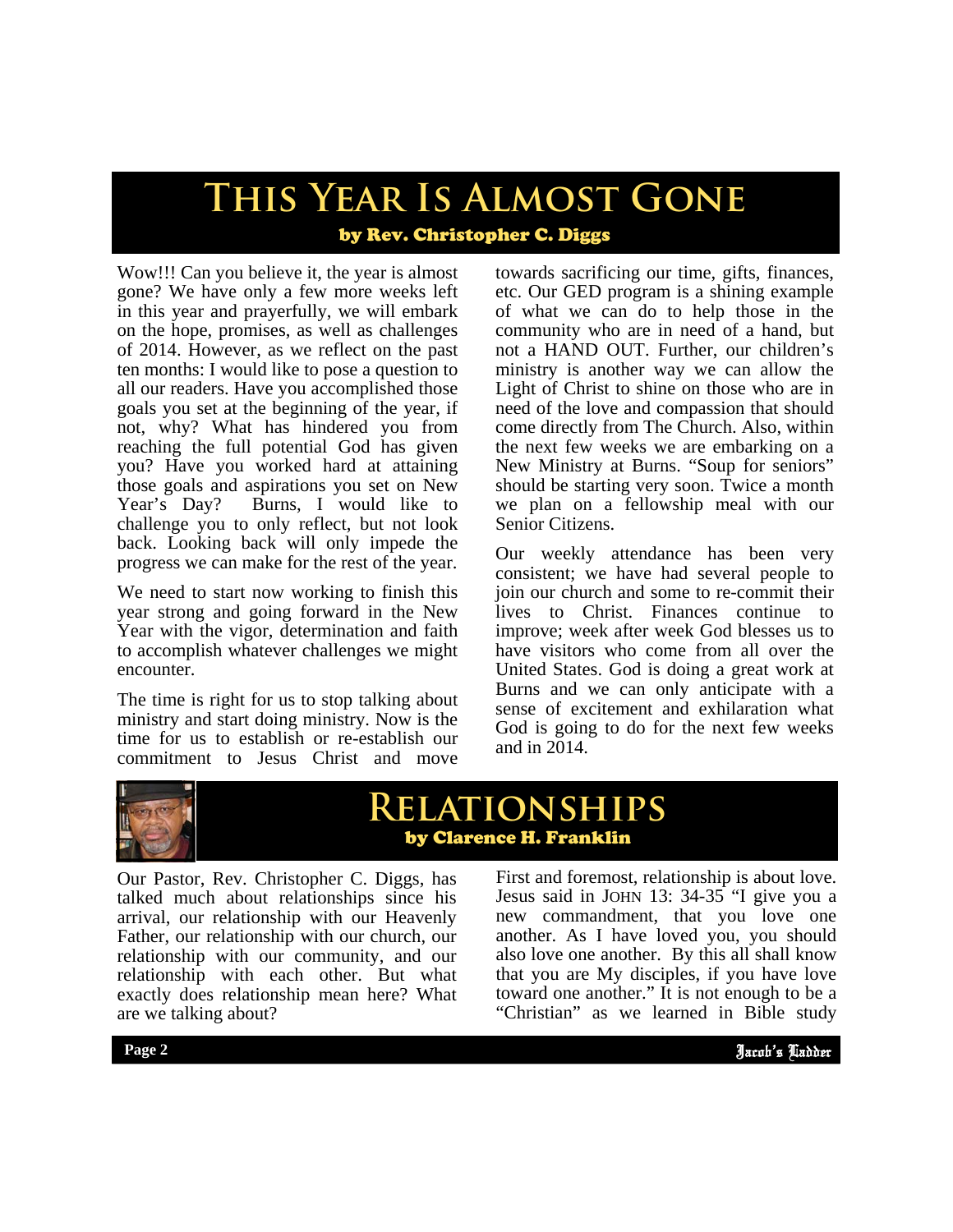recently. Jesus wants us to be His *disciples*, His followers, to follow His teachings and the example He set for us.

Relationship is also about trust. Trust is a choice. We choose to put our trust in God, in our husband or wife, our church, etc. It is about "taking a leap of faith" when dealing with others. It is most of all, and most importantly, about love as the scripture above demonstrates. I am not sure there can be true love without trust. No love, no trust, and ultimately, no relationship. No where should love be more prevalent than in the church, the body of Christ. EPHESIANS 5:30 says: "For we are members of His body, of His flesh, and of His bones." That is what "open minds, open hearts, and open doors" are all about: *love*. JOHN 3:16 says: "For God so loved the world that He gave His onlybegotten Son, that whoever believes in Him should not perish but have everlasting life." Love opens us up to opportunities to establish relationships with others. Of course, opening our hearts to others, opens up the possibility of us getting hurt, of our hearts being broken. But a life without love is hardly worth living. That is why it is so important that we make sure we have established the first and most important relationship of all. MATTHEW 6:33 says: "But seek first the kingdom of God and His righteousness; and all these things shall be added to you." It begins with our relationship with our Lord and Saviour, Jesus Christ. Give Him your heart and your trust and you will have the assurance that no matter what you are confronted with, you already have the victory.

Finally, as the church, the body of Christ, what should our relationship with each other look like? EPHESIANS 2:19-22 sums it up: "Now therefore you are no longer strangers and foreigners, but fellow citizens with the saints, and of the household of God, and are built upon the foundation of the apostles and prophets, Jesus Christ Himself being *the* chief cornerstone, in whom every building having been fitly framed together, grows into a holy sanctuary in the Lord; in whom you also are built together for a dwelling place of God through *the* Spirit." There should be no "big I's" or "little you's" in the church. This is the kind of relationship we should all aspire to.



## **A Christening**

But Jesus said, Allow the little children to come to Me, and do not forbid them; for of such is the kingdom of Heaven.

—Matthew 19: 14

On Sunday, October 13, 2013, Pastor Christopher Diggs held a Christening Ceremony for young Kase Bush, son of Chris and LaJada Bush. It was a beautiful Spirit filled celebration.